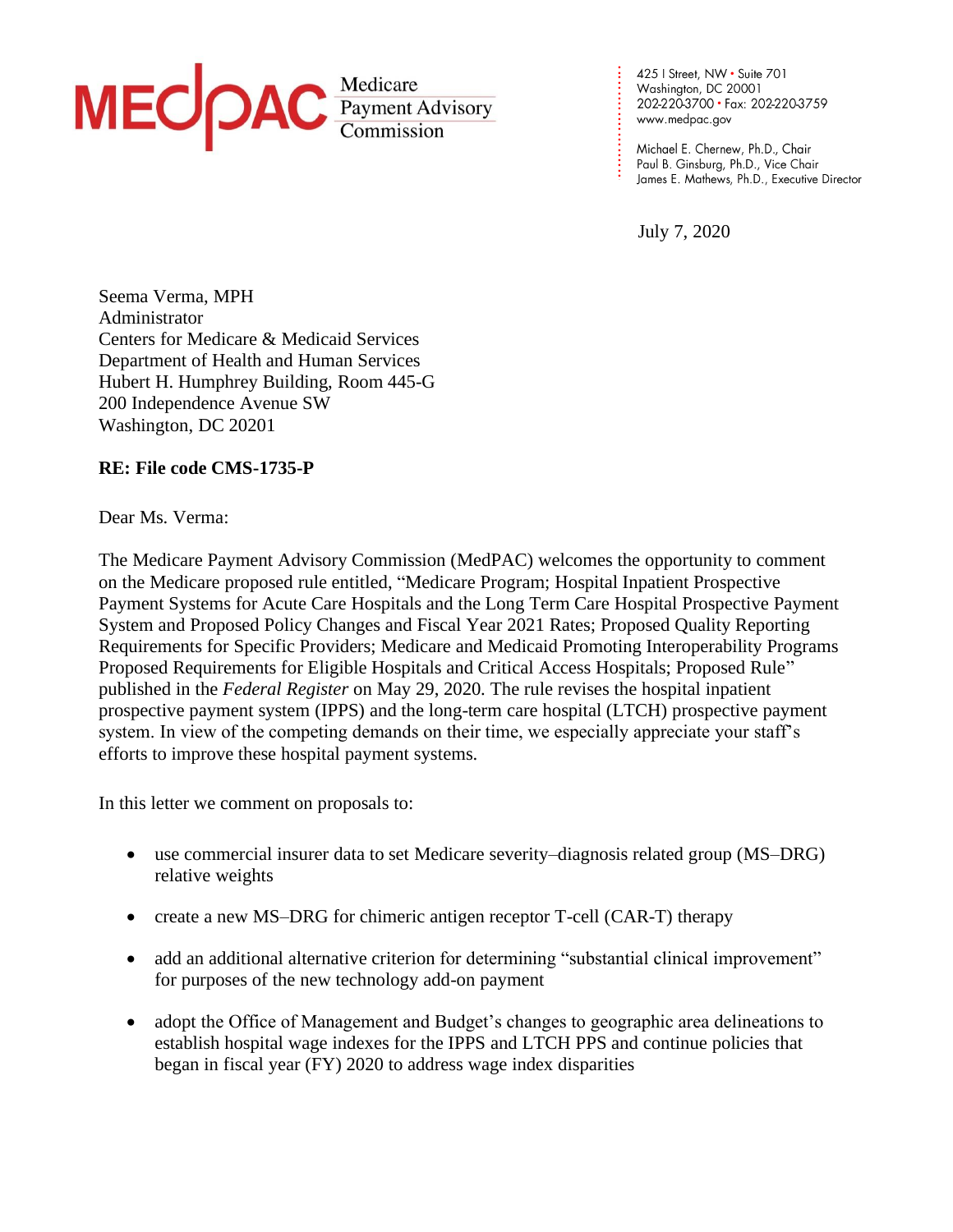#### **Using commercial insurer data to set Medicare MS–DRG relative weights**

The purpose of MS–DRG weights is to set the relative payment rate for each MS–DRG to be proportionate to each MS–DRG's average cost of care. For example, if hospitals' costs per discharge for patients with MS–DRG A are (on average) twice the costs for MS–DRG B, CMS will try to set the payment weight for MS–DRG A equal to twice the payment weight for MS– DRG B. MS–DRG weights that are too low or too high (relative to costs) are inequitable and create incentives for providers to expand service lines that are overpaid and contract services lines that are underpaid.

In this proposed rule, CMS asks for comments on whether MS–DRG weights could be improved by basing Medicare MS–DRG weights on the relative rates paid by Medicare Advantage (MA) plans or other commercial insurers. For example, if the median MA payment rate for cardiac bypass without complications or comorbidities (CC) was three times the median MA rate for pneumonia without CC, then the cardiac bypass weight could be set at three times the pneumonia weight. To support this potential change, this proposed rule states that some hospitals' charges do not reflect market rates and therefore that payments based on these chargemaster rates (list prices) can be "*inherently unreasonable when judged against prevailing market rates*." However, CMS has not used simple charges to set weights since 2008 when costs began to be estimated by multiplying department-level charges by department-level cost-to-charge ratios. The proposed rule also notes that adopting payment strategies that are more reflective of the commercial insurance market is consistent with recent executive orders that "*directed the Medicare program to adopt and implement market-based recommendations*."<sup>1</sup> In addition, CMS also requested comments on alternatives to the current use of hospital charges multiplied by cost-to-charge ratios in determining other inpatient payments, including outlier and new technology payments.

#### *Comment*

In this comment, we discuss several policy concerns regarding CMS's proposal to use negotiated commercial rates to set MS–DRG weights:

- First, we discuss the history of DRG weight refinement;
- Second, we discuss how using MA rates to set Medicare fee-for-service (FFS) MS-DRG relative weights would be circular;

<sup>1</sup> On October 3, 2019, President Trump issued Executive Order 13980, *Protecting and Improving Medicare for Our Nation's Seniors*, which directed the Medicare program to adopt and implement market-based recommendations developed pursuant to the October 12, 2017, Executive Order 13813, *Promoting Health Care Choice and Competition Across the United States.*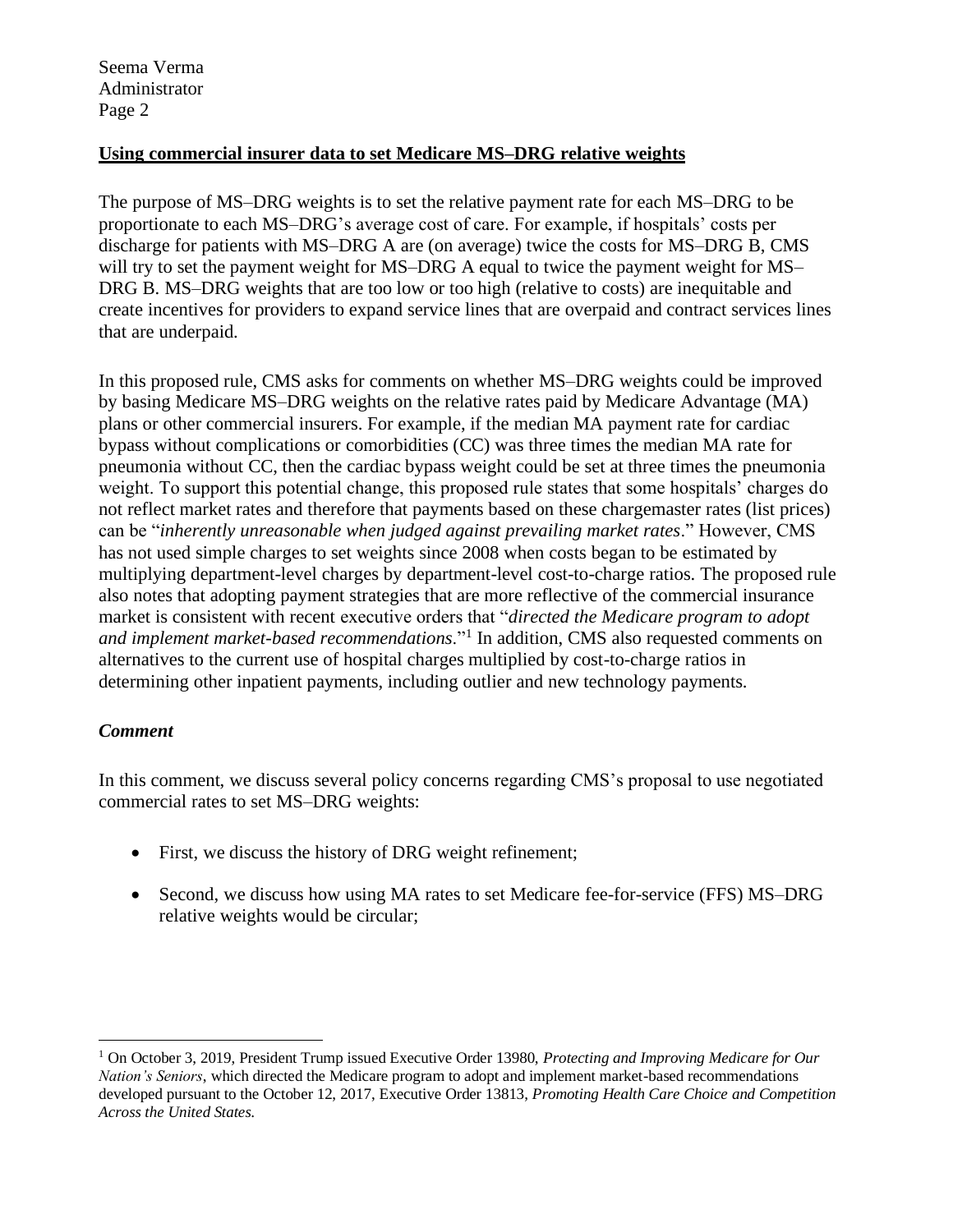- Third, we discuss how using commercial (non-MA) rates to set relative weights may cause Medicare to overpay for services that have high relative profits in the commercial sector and may cause weights to reflect pricing leverage instead of costs; and
- Fourth, we discuss how outlier and new technology payments would still depend on cost estimates and could be improved without market-based data.

We discuss these policy concerns about using MA or commercial rates to set weights without addressing the legal question of whether CMS has the authority to demand that hospitals disclose MA and commercial rates. This issue is currently in the courts with the American Hospital Association and other hospital groups challenging the CMS requirement that hospitals disclose their negotiated rates.

# *History of DRG weight refinement*

Fifteen years ago, CMS used charges (list prices) as a proxy for costs, rather than estimating costs. At the time, cardiology departments tended to have high markups (high charges relative to costs), which resulted in high weights for cardiology admissions and cardiology cases being more profitable than the average admission. As we noted in our 2005 report on specialty hospitals, these inaccuracies in Medicare payments encouraged the formation of hospitals specializing in cardiology.<sup>2</sup>

MedPAC recommended CMS shift from using charges as a proxy for costs to actually estimating costs. In 2008, CMS started to estimate the relative costliness of MS–DRGs by multiplying department-level charges by department-level cost-to-charge ratios. The result was a better estimation of the relative costliness of cases—including a decline in weights for cardiac procedures and an increase in weights for some medical cases—and the reduction in the formation of hospitals specializing in cardiac care.

The underlying assumption in the proposed rule is that relative prices paid by either MA plans or other commercial insurers would be a better reflection of hospitals' true relative costs across DRGs than the current system of using cost report data to estimate relative costs. We believe that is an unfounded assumption.

## *Using MA rates to set Medicare FFS MS–DRG relative weights would be circular*

The proposed rule discusses hospitals disclosing MA payment rates per MS–DRG and using those rates to set relative weights in the FFS system. At first glance, this may appear reasonable given that MA plans serve approximately one third of Medicare beneficiaries and have a mix of discharges that is similar to FFS. However, as CMS notes in the proposed rule, there is ample

<sup>2</sup> Medicare Payment Advisory Commission. 2005. *Report to the Congress: Physician-owned specialty hospitals*. Washington, DC: MedPAC.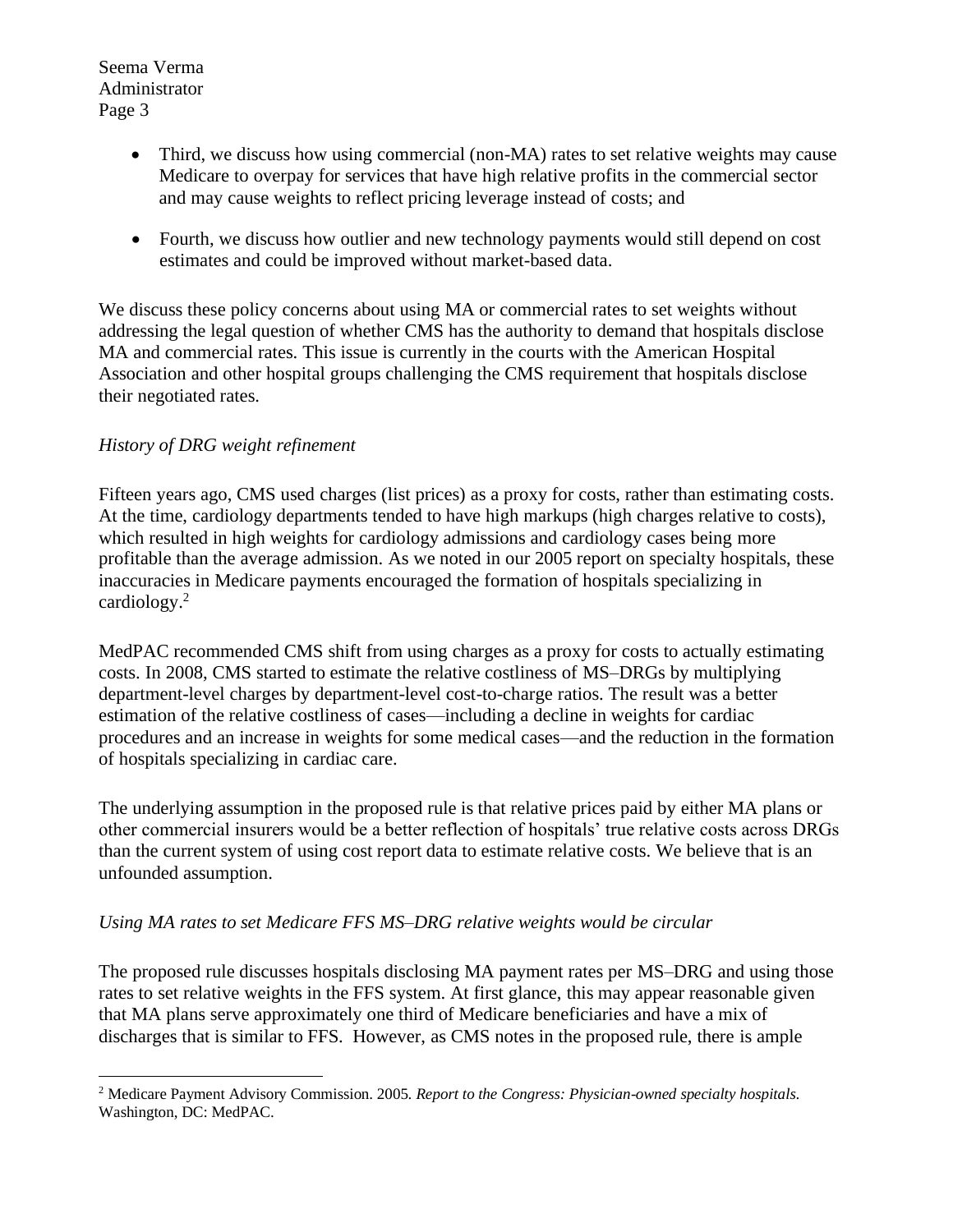health services research literature showing that MA plans set their rates based on Medicare FFS weights.<sup>3,4,5</sup> For example, Berenson and colleagues report that MA rates are most commonly set at 100 percent of FFS rates.<sup>5</sup> MedPAC's discussions with MA plans and hospital systems confirm that MA contracts are often based on Medicare FFS rates. This means that MA plans are explicitly using Medicare FFS relative weights to set their prices. Therefore, using MA rates to set FFS MS– DRG weights is circular and would do nothing to bring market-based payment rates into the Medicare hospital rate-setting process.

*Using commercial (non-MA) rates to set relative weights may cause Medicare to overpay for services that have high relative profits in the commercial sector and may cause weights to reflect pricing leverage instead of costs* 

We also caution against using commercial (non-MA) rates to set Medicare MS–DRG weights. Commercial prices could fail to reflect hospitals' costs for several reasons. First, research on commercial payment rates has shown that negotiated commercial rates vary widely. Even within a single market, rates that insurers pay for the same service can vary by more than 100 percent depending on the insurer's market power.<sup>6</sup> This suggests that markets are not competitive across all service lines. However, the question is whether relative median rates paid by commercial insurers accurately reflect providers' relative costs. One concern is that providers may have more pricing power over certain services rather than others. For example, hospitals may be less willing to discount highly specialized services such as neurosurgery or open-heart surgery if there are few competitors in the market for those services. In addition, a hospital may have more pricing leverage over emergency services (e.g., cardiac catheterization) than non-emergency services (e.g., behavioral health admission). Research by the RAND Corporation suggests that commercial payers tend to pay relatively high rates (more than twice Medicare on average) for orthopedic and circulatory discharges.<sup>7</sup> By contrast, RAND finds that commercial rates for mental health and substance abuse on average are less than 150 percent of Medicare rates. To the extent the RAND data are representative of nationwide commercial rates, using relative commercial payment rates to set MS–DRG weights would increase Medicare's payment rates for cardiology and orthopedics and decrease weights for some non-procedural services such as mental health discharges. As we stated earlier, cardiac weights used to be higher when weights were set by charges rather than costs. If CMS shifted to using commercial prices rather than estimated costs to set weights, we may move back toward overpaying for cardiac procedures. Given the data on widely varying payment rates in the commercial sector and the high relative

<sup>&</sup>lt;sup>3</sup> Maeda J., and L. Nelson. 2018. How do the hospital prices paid by Medicare Advantage plans and commercial plans compare with Medicare fee-for-service prices? *The Journal of Health Care Organization, Provision, and Financing* 55: 1–8.

<sup>4</sup>Baker, L.C., M.K. Bundorf, A. Devlin, et al. 2016. Medicare Advantage plans pay less than traditional Medicare pays. *Health Affairs* 35, no. 8 (August):1444–1451.

 $<sup>5</sup>$  Berenson, R. A., J. H. Sunshine, D. Helms, et al. 2015. Why Medicare Advantage plans pay hospitals traditional</sup> Medicare prices. *Health Affairs* 34, no. 8 (August): 1289–1295.

<sup>6</sup> Cooper, Z., S. V. Craig, M. Gaynor, et al., 2019. The price ain't right? Hospital prices and health spending on the privately insured. *The Quarterly Journal of Economics* 134 no.1: 51–107.

<sup>7</sup> White, C., and C. Whaley. 2019. *Prices paid to hospitals by private health plans are high relative to Medicare and vary widely.* Santa Monica, CA: RAND Corporation.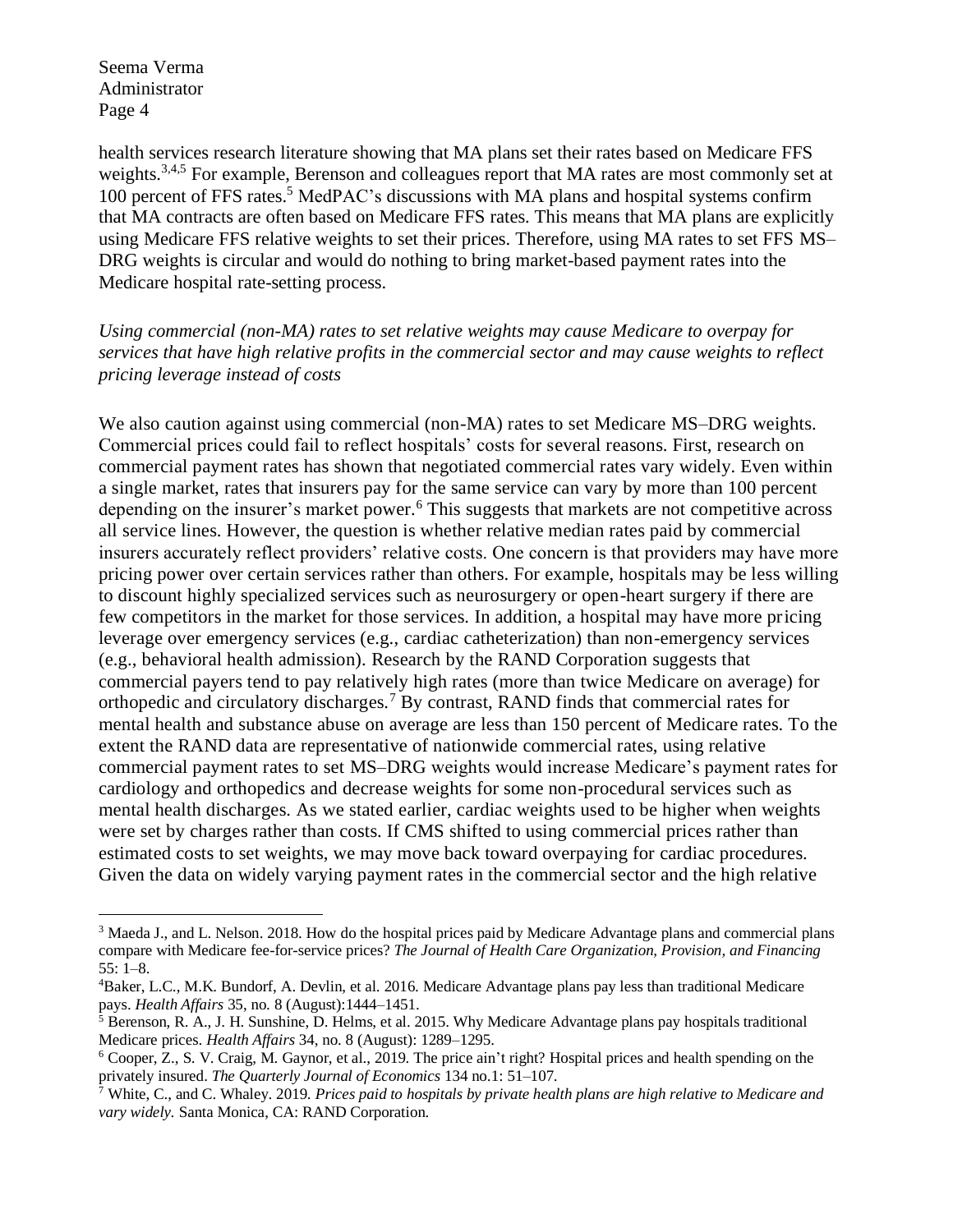rates paid for cardiology and orthopedic admissions compared to the commercial rates for other discharges, it does not appear that commercial rates are an appropriate metric for setting MS– DRG weights for the Medicare program.

*Outlier and new technology payments would still depend on cost estimates and could be improved without market-based data*

As CMS acknowledges, even if commercial rates were used to set MS–DRG weights, hospital charges and costs would still need to be collected to determine outlier and new technology payments. Because some cases (outliers) have very high costs and these outlier cases are not distributed equally across hospitals, CMS makes additional payments for cases with costs beyond the levels contemplated by standard MS–DRG rates. CMS generally sets outlier payments at 80 percent of costs above a fixed-loss threshold. CMS estimates each case's costs by multiplying the case's charges by a hospital-wide cost-to-charge ratio.

This proposed rule raises the issue that current methods of determining outlier payments (multiplying charges by a hospital-wide cost-to-charge ratio) could discourage hospitals from lowering their charges. One concern is hospitals' charges (list prices) tend to be high and vary widely across hospitals with little correlation with costs. Hospitals have faced some pressure to reduce their charges to be more reflective of costs. However, hospitals may be reluctant to more closely align their charges with costs because the CCR used by CMS (usually based on historical data) does not automatically increase to reflect the lower charges. If CMS does not adjust the CCR to reflect the drop in a hospital's charges, the hospital's outlier payments may decline. However, there is a current solution to this problem. As CMS notes in the proposed rule, hospitals can request that CMS prospectively change the CCR used for outlier payments if they lower list prices on their chargemaster. Specifically, if a hospital is planning on lowering its charges, it can request that CMS use a new CCR that reflects the lower charges when calculating outlier payments. Therefore, we agree with CMS that the current system of using charges and cost-to-charge ratios will still work in a world of declining or increasing charges.

A second concern is that the current system uses a hospital-wide CCR to estimate outlier costs. As we have discussed in our March 2017 report to the Congress, hospitals could manipulate charges in certain departments to gain unwarranted outlier payments under this methodology.<sup>8</sup> The hospital-wide CCR problem could be addressed by using department-specific CCRs (which are currently used to set DRG weights) and restricting outlier payments to cases with longer-thanaverage stays. Therefore, we conclude that CMS can continue to use charges and CCRs to set MS– DRG weights and to compute outlier payments for unusually expensive cases.

<sup>8</sup> Medicare Payment Advisory Commission. 2017. *Report to the Congress: Medicare payment policy*. Washington, DC: MedPAC.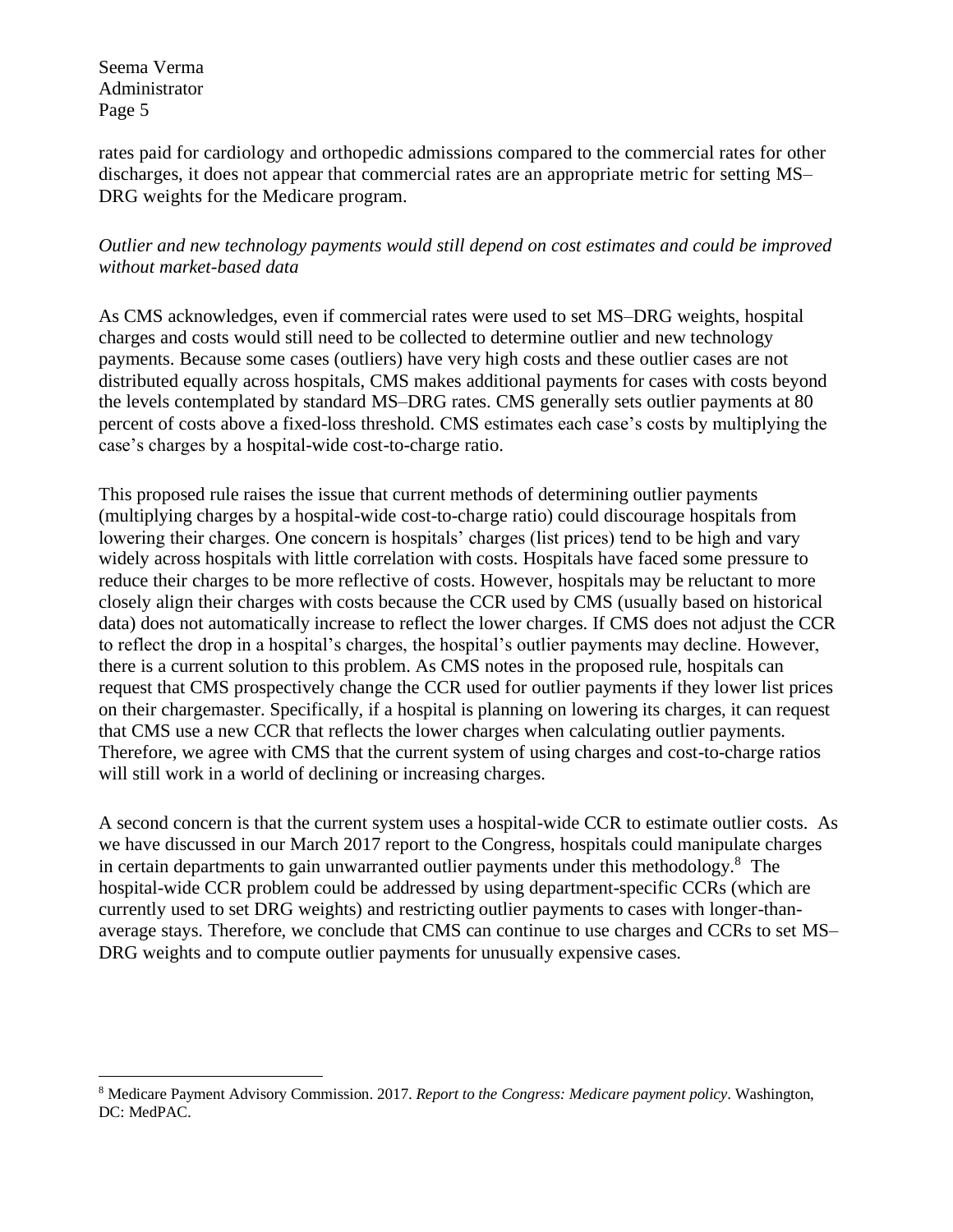#### **Creating a new MS–DRG for CAR-T therapy**

The FY 2021 IPPS proposed rule discusses proposals for Medicare payments to inpatient hospitals for chimeric antigen receptor T-cell (CAR-T) therapy. CAR-T is a type of immunotherapy used to treat certain types of cancer that involves collecting and genetically modifying the patient's own Tcells. Patients receiving CAR-T therapy may be hospitalized during and after the treatment, as the treatment is associated with severe reactions in some patients. Currently, two CAR-T products— Kymriah and Yescarta—have been approved by the Food and Drug Administration (FDA). These products are extremely high-priced, with an average sales price of approximately \$411,000 and \$373,000, respectively, as of  $2<sup>nd</sup>$  quarter 2020.<sup>9</sup> In addition, there are two other CAR-T products that are currently under consideration for FDA approval. The manufacturers of these two new products have applied for an IPPS new technology add-on payment (NTAP) for FY 2021.

In FY 2020, Medicare paid IPPS hospitals for CAR-T under MS–DRG–016, which groups together patients receiving certain bone marrow transplants and patients receiving CAR-T. The relative weight for MS–DRG–016 was 6.8852, which equated to a base payment rate of about \$43,000. In addition, hospitals were eligible to receive an NTAP for CAR-T, which is set at 65 percent of the lesser of: the cost of the CAR-T product or the difference between the estimated cost of the case and Medicare's payment for the case (maximum NTAP payment was \$242,450). Hospitals could also receive outlier payments for patients receiving CAR-T therapy, set at 80 percent of the amount by which the estimated cost of the case exceeds Medicare's payment after a fixed -loss amount has been reached.

For FY 2021, CMS proposes establishing a new MS–DRG (MS–DRG–018) for inpatients receiving CAR-T treatment. The proposed relative weight for MS–DRG–018 is 37.1412, which equates to a base payment rate of about \$239,000. CMS calculated this relative weight by estimating the cost of a CAR-T case using the standard charges-reduced-to-cost approach. Because hospitals do not incur a cost for acquiring the CAR-T product when patients participate in a clinical trial, CMS calculated the proposed relative weight for the DRG using data only for patients who did not participate in a clinical trial. To address the lower cost to hospitals for clinical trial cases, CMS proposes to apply a clinical trial adjustment of 15 percent to the MS–DRG payment for patients participating in a CAR-T clinical trial, meaning the MS–DRG relative weight would be reduced by 85 percent for those cases. As with other MS–DRGs, hospitals would be eligible to receive outlier payments if the estimated cost of the case exceeds Medicare's payment by more than a fixed-loss amount. With respect to NTAPs, CMS proposes to discontinue the NTAP for the two existing CAR-T products, Kymriah and Yescarta, in FY 2021. CMS states that these products do not meet the NTAP newness criterion for FY 2021 and, in light of the proposed new MS–DRG, also would not meet the NTAP cost criterion. CMS also discusses the NTAP

<sup>9</sup> We inferred average sales price (ASP) for each product from Medicare's public payment rates under the outpatient prospective payment system in second quarter of 2020. Under that payment system, Medicare pays for these products at a rate of 106 percent of ASP. Thus, we infer ASP by dividing that payment rate by 1.06.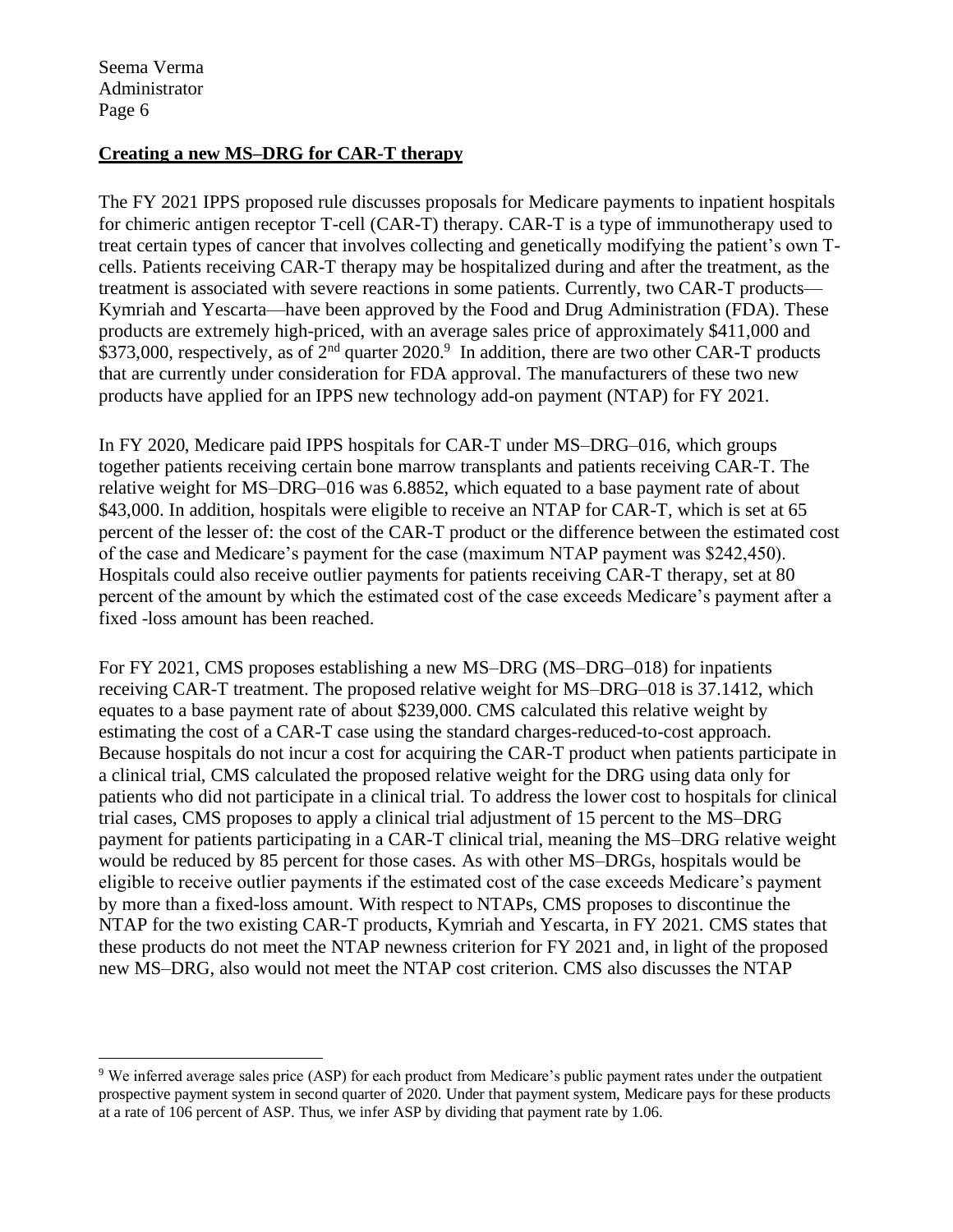applications made by the manufacturers of the two potentially new CAR-T products and raises a number of questions about whether they would meet the NTAP criteria.

## *Comment*

In this comment, we discuss:

- Our support for CMS's proposal to develop a new MS–DRG for CAR-T, but that the standard approach to developing relative payment weight and applying IPPS adjustments may result in inappropriate pricing for CAR-T cases;
- Steps CMS should take to ensure appropriate use of CAR-T; and
- Medicare's lack of tools to influence drug launch prices and the need for approaches to ensure that Medicare is a prudent purchaser of high-cost drugs, such as CAR-T.

# *CMS's proposal to create a new CAR-T MS–DRG is appropriate, but the standard approach to developing relative weights and applying IPPS adjustments may result in inappropriate pricing for CAR-T cases*

In FY 2021, CMS has proposed to move CAR-T cases from the MS–DRG where they are currently grouped with bone marrow transplant cases to a new MS–DRG specifically for CAR-T cases. Now that claims data are available for patients receiving CAR-T therapy, it is appropriate to consider creating a new MS–DRG. The cost of treating CAR-T patients—which includes the hospital's acquisition price for the CAR-T product as well as the cost of inpatient services furnished to CAR-T patients—is substantially higher than the costs of treating patients with bone marrow transplants. If CAR-T remains grouped with bone marrow transplants, the MS–DRG payment will remain relatively low, and hospitals would generally expect to receive a substantial amount of payments for CAR-T cases through outliers. Creating a new MS–DRG for CAR-T will increase the base payment rate for CAR-T cases, reduce the portion of payments for CAR-T cases made through outlier payments, and lessen the potential for the outlier pool to be skewed toward CAR-T cases. In addition, establishing a new MS–DRG for CAR-T will prevent Medicare's payment for bone marrow transplants from being distorted by grouping them with substantially higher cost CAR-T cases. For these reasons, we support CMS's proposal to establish a new MS-DRG, although we are concerned about the extraordinarily high cost of CAR-T products and the potential for further price growth.

The creation of a new MS–DRG for CAR-T also makes it possible for CMS to pay a substantially lower rate for CAR-T cases when the patient participates in a clinical trial where the hospital does not incur a cost to acquire the CAR-T product. CMS has proposed to reduce the payment rate for the CAR-T MS–DRG by 85 percent when the patient participates in a clinical trial. Given the high cost of CAR-T therapy, Medicare's payment for this MS–DRG should be reduced substantially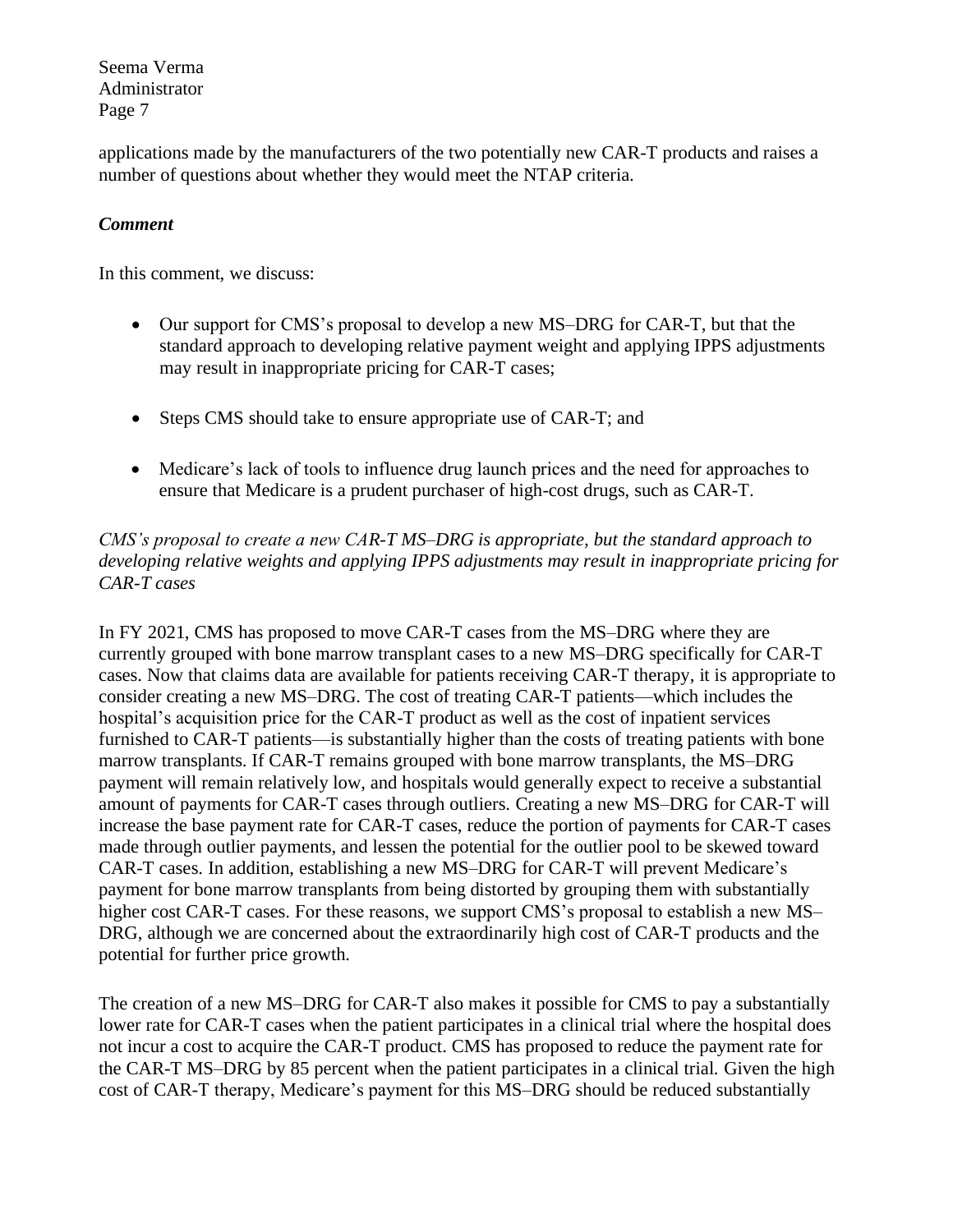when a patient participates in a clinical trial and the hospital does not incur a cost to obtain the CAR-T product. Reducing the payment for CAR-T cases for clinical trial patients is consistent with Medicare's National Coverage Determination (NCD) for Routine Costs in Clinical Trials, which states that Medicare covers routine costs associated with a clinical trial, but does not cover the investigational item. We therefore support CMS's proposal to develop a clinical trial adjuster that would be applied to payment for  $MS-DRG-018$ <sup>10</sup> In addition, we note that it is possible there could be other circumstances besides a clinical trial where a hospital does not incur a cost for acquiring the CAR-T product from the manufacturer.<sup>11</sup> CMS should ensure that the Medicare program pays a hospital the full MS–DRG payment only in cases where the hospital has incurred the costs of acquiring the product.

If CMS establishes a new MS–DRG for CAR-T cases, an important issue is how to set the relative weight for the MS–DRG. While the standard approach of establishing a relative weight by estimating costs using charges and department-level cost-to-charge ratios is generally reasonable, the results may be inappropriate for CAR-T due to its very high cost and dominance in the overall cost of the DRG. Rather than use the standard charges-to-reduced-to-cost methodology to set the relative weight for the CAR-T MS–DRG, the Commission believes CMS should use a modified approach that would more accurately incorporate hospitals' acquisition cost for the CAR-T product. As we commented last year, we support using the average sales price (ASP) as an estimate of the CAR-T product's portion of the MS–DRG cost for purposes of developing a relative weight for a new MS–DRG. ASP reflects the average price earned by the manufacturer for sales to most purchasers net of rebates, discounts, and price concessions with certain exceptions. Using ASP would provide a better estimate of the hospital's acquisition cost of the CAR-T product, which would improve the accuracy of the MS–DRG relative weight and payment, and reduce the potential for the outlier pool to become skewed toward CAR-T cases. We also encourage CMS to use ASP as an estimate of the CAR-T product's acquisition costs in the outlier calculation. Using CAR-T's ASP in the outlier calculation would eliminate the possibility that a hospital could increase its charges on the CAR-T product to receive increased outlier payments. Therefore, we urge CMS to use ASP to estimate the cost of the CAR-T product (and use the standard charges-reduced-to-cost methodology to estimate the other costs associated with treating patients receiving CAR-T therapy) for the purposes of setting a DRG relative weight and determining whether an individual case qualify for outlier payments. Since two CAR-T products are currently on the market, CMS should use a weighted average of the ASP for the products as an estimate of the cost. Using a weighted average gives the hospital an incentive to use the lower cost product where clinically appropriate and can create incentives for price competition among manufacturers. CMS could also consider additional safeguards to ensure that Medicare does not face rising ASPs for CAR-T over time, such as capping the ASP amount included in the CAR-T

<sup>10</sup> [https://www.cms.gov/medicare-coverage-database/details/ncd-](https://www.cms.gov/medicare-coverage-database/details/ncd-details.aspx?NCDId=1&ncdver=2&NCAId=186&bc=AiAAAAAAAgAAAA%3d%3d&)

[details.aspx?NCDId=1&ncdver=2&NCAId=186&bc=AiAAAAAAAgAAAA%3d%3d&.](https://www.cms.gov/medicare-coverage-database/details/ncd-details.aspx?NCDId=1&ncdver=2&NCAId=186&bc=AiAAAAAAAgAAAA%3d%3d&)

<sup>&</sup>lt;sup>11</sup> For example, a hospital could have contractual arrangements with manufacturers under which a hospital does not pay for the CAR-T product unless the patient achieves a certain outcome.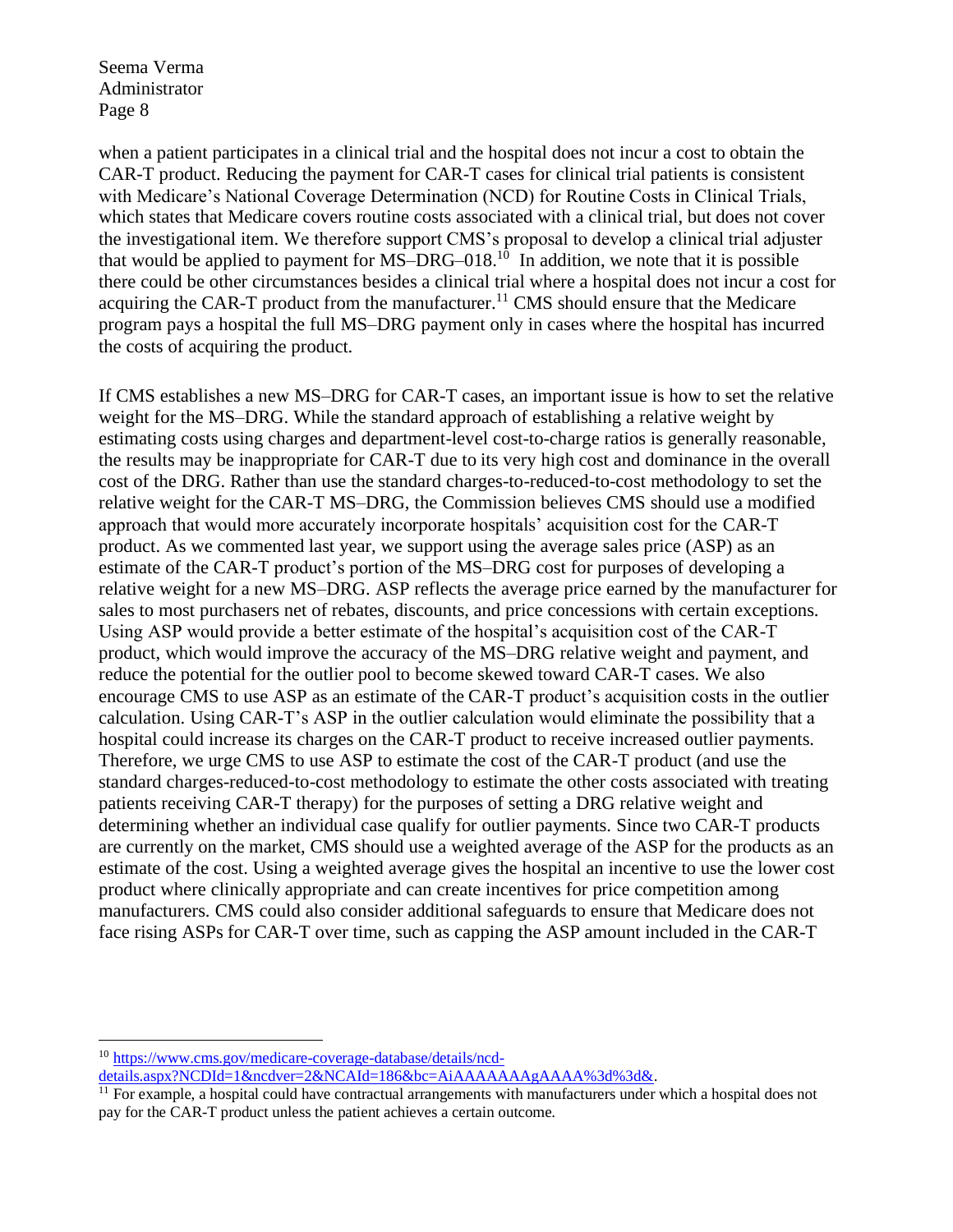MS–DRG relative weight in future years (e.g., to be no higher than the ASP in the first year of the new MS–DRG). $^{12}$ 

We also reiterate our comments from the FY 2020 rule that creating a unique MS–DRG for an extraordinarily high-cost product like CAR-T therapy raises questions related to the appropriateness of payment adjustments under the IPPS, including the standard wage adjustment and IME and DSH payments. Because the price of the CAR-T product is extraordinarily high and dominates the costs in the MS–DRG, wage adjustment of the CAR-T MS–DRG payment using the standard approach would overpay hospitals in high wage index areas and underpay those in low wage index areas. For example, across IPPS hospitals, wage adjusted payment rates for MS–DRGs vary by more than two-fold across hospitals from the lowest to highest wage-index areas. Because the prices of drugs and biologics generally do not vary geographically, it would be inequitable to apply the standard wage adjustment to the payment for an MS–DRG that included CAR-T. Consequently, CMS should consider an alternate approach to wage adjusting the CAR-T MS– DRG, such as using a lower labor share for the CAR-T MS–DRG or applying the standard wage adjustment approach to only a portion of the CAR-T MS–DRG payment (e.g., the portion of the MS–DRG payment not associated with the cost of the CAR-T product). Parallel to our concerns with the wage adjustment, we contend that it would be inequitable to apply other IPPS payment adjustments, such as IME and DSH, to the CAR-T portion of the MS–DRG, and that CMS should consider applying these adjustments to only a portion of the CAR-T MS–DRG payment amount.

#### *CMS should take steps to ensure appropriate use of CAR-T*

Although some patients have experienced benefit from CAR-T therapy, given the high cost of currently available products and the potential for significant side effects, CMS should ensure that the use of these products are appropriate. To this end, the agency should consider implementing a claims monitoring system (as it has done for other services such as outpatient dialysis) to make certain that the use of these therapies is consistent with Medicare's national coverage determination.<sup>13</sup> If the Secretary's monitoring system identifies inappropriate use or unusual billing practices, the Secretary should take immediate action to address such issues. Options that

 $12$  In our June 2017 report to the Congress, the Commission recommended that Congress establish an ASP inflation rebate, which would require manufacturers of Part B drugs to pay a rebate to Medicare when ASPs for Part B drugs increased faster than an inflation benchmark. While the Commission has not made a recommendation related to an ASP inflation rebate for drugs covered under Medicare Part A, this type of approach could also have merit in a situation where ASP is used to establish a portion of the relative weight. (Medicare Payment Advisory Commission. 2017. *Report to the Congress: Medicare and the health care delivery system*. Washington, DC: MedPAC.)

<sup>&</sup>lt;sup>13</sup> According to the NCD for CAR-T, "The Centers for Medicare & Medicaid Services (CMS) covers autologous treatment for cancer with T-cells expressing at least one chimeric antigen receptor (CAR) when administered at healthcare facilities enrolled in the FDA risk evaluation and mitigation strategies (REMS) and used for a medically accepted indication as defined at Social Security Act section  $1861(t)(2)$  i.e., is used for either an FDA-approved indication (according to the FDA-approved label for that product), or for other uses when the product has been FDAapproved and the use is supported in one or more CMS-approved compendia." [https://www.cms.gov/medicare](https://www.cms.gov/medicare-coverage-database/details/nca-decision-memo.aspx?NCAId=291&SearchType=Advanced&CoverageSelection=Both&NCSelection=NCA%7cCAL%7cNCD%7cMEDCAC%7cTA%7cMCD&ArticleType=BC%7cSAD%7cRTC%7cReg&PolicyType=Both&s=All&KeyWord=car-t&KeyWordLookUp=Doc&KeyWordSearchType=Exact&kq=true&bc=EAAAABAAIAAA&)[coverage-database/details/nca-decision-](https://www.cms.gov/medicare-coverage-database/details/nca-decision-memo.aspx?NCAId=291&SearchType=Advanced&CoverageSelection=Both&NCSelection=NCA%7cCAL%7cNCD%7cMEDCAC%7cTA%7cMCD&ArticleType=BC%7cSAD%7cRTC%7cReg&PolicyType=Both&s=All&KeyWord=car-t&KeyWordLookUp=Doc&KeyWordSearchType=Exact&kq=true&bc=EAAAABAAIAAA&)

[memo.aspx?NCAId=291&SearchType=Advanced&CoverageSelection=Both&NCSelection=NCA%7cCAL%7cNCD](https://www.cms.gov/medicare-coverage-database/details/nca-decision-memo.aspx?NCAId=291&SearchType=Advanced&CoverageSelection=Both&NCSelection=NCA%7cCAL%7cNCD%7cMEDCAC%7cTA%7cMCD&ArticleType=BC%7cSAD%7cRTC%7cReg&PolicyType=Both&s=All&KeyWord=car-t&KeyWordLookUp=Doc&KeyWordSearchType=Exact&kq=true&bc=EAAAABAAIAAA&) [%7cMEDCAC%7cTA%7cMCD&ArticleType=BC%7cSAD%7cRTC%7cReg&PolicyType=Both&s=All&KeyWord](https://www.cms.gov/medicare-coverage-database/details/nca-decision-memo.aspx?NCAId=291&SearchType=Advanced&CoverageSelection=Both&NCSelection=NCA%7cCAL%7cNCD%7cMEDCAC%7cTA%7cMCD&ArticleType=BC%7cSAD%7cRTC%7cReg&PolicyType=Both&s=All&KeyWord=car-t&KeyWordLookUp=Doc&KeyWordSearchType=Exact&kq=true&bc=EAAAABAAIAAA&) [=car-t&KeyWordLookUp=Doc&KeyWordSearchType=Exact&kq=true&bc=EAAAABAAIAAA&.](https://www.cms.gov/medicare-coverage-database/details/nca-decision-memo.aspx?NCAId=291&SearchType=Advanced&CoverageSelection=Both&NCSelection=NCA%7cCAL%7cNCD%7cMEDCAC%7cTA%7cMCD&ArticleType=BC%7cSAD%7cRTC%7cReg&PolicyType=Both&s=All&KeyWord=car-t&KeyWordLookUp=Doc&KeyWordSearchType=Exact&kq=true&bc=EAAAABAAIAAA&)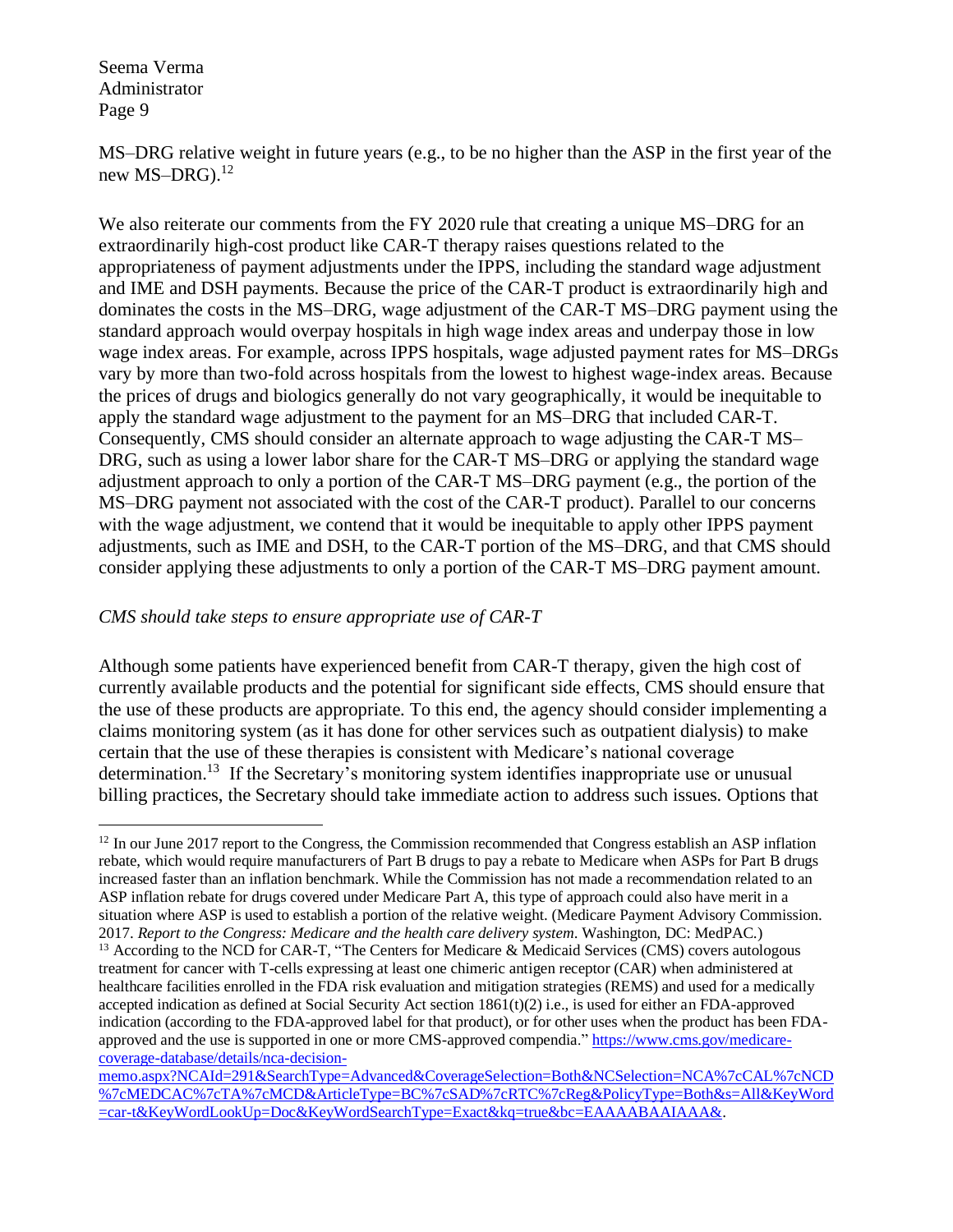the Secretary could consider include developing local coverage determinations, prepayment and post-payment reviews, provider outreach and education, and program integrity enforcement, as appropriate depending on the nature of any issues identified. In addition, CMS could reconsider its decision to not implement coverage with evidence development (CED) with a requirement for registry participation for CAR-T therapies in its national coverage determination (NCD).<sup>14</sup> CED offers the agency an opportunity to generate clinical evidence specifically for Medicare beneficiaries who are older and often underrepresented in cancer clinical trials. CED enables the program to ultimately develop better, more evidence-based policies.<sup>15</sup>

## *Medicare lacks tools to influence drug launch prices to ensure that Medicare is a prudent purchaser of high-cost drugs, such as CAR-T*

Although we believe the approach we have suggested for payment to inpatient hospitals for CAR-T therapy in FY 2021 would improve payment accuracy and equity across hospitals, it does not address our concerns about launch prices for drugs and biologicals. With the launch of extraordinarily high-cost products like CAR-T, Medicare faces challenges as the program acts as a price taker and lacks tools to arrive at payment rates for new drugs that balance an appropriate reward for innovation with value and affordability for beneficiaries and taxpayers. As we stated in last year's comment letter to the Secretary,  $16$  with respect to Medicare payment policy for drugs more broadly, if manufacturers continue to launch drugs at extraordinarily high prices, there may be merit in considering whether new approaches for handling payment for these services are warranted. For example, in the Commission's June 2019 report to the Congress,<sup>17</sup> we discussed potential approaches to increase price competition and value for drugs covered by Medicare Part B, and potentially by Medicare Part A. In that report, we explored a potential policy that would permit the Secretary, under certain circumstances, to enter into baseball-style binding arbitration with drug manufacturers for high-cost Part B drugs with limited competition. The report discusses the possibility of extending the prices arrived at through arbitration to Part A providers like acute care hospitals, as a way to assist these providers with their costs for expensive drugs with limited

<sup>&</sup>lt;sup>14</sup> In its proposed NCD for CAR-T therapies, CMS said that, "We believe the current evidence base, which has significant gaps but demonstrates that CAR T-cell therapy is a promising type of cancer immunotherapy, supports coverage through the CED paradigm for further study in patients with cancer. Accordingly, we believe that patient, product, practitioner, and provider limitations are appropriate at this time in order to maximize the likelihood that Medicare beneficiaries experience a health benefit during and from treatment of their cancer with a CAR T-cell product." [\(https://www.cms.gov/medicare-coverage-database/details/nca-proposed-decision-](https://www.cms.gov/medicare-coverage-database/details/nca-proposed-decision-memo.aspx?NCAId=291)

[memo.aspx?NCAId=291.](https://www.cms.gov/medicare-coverage-database/details/nca-proposed-decision-memo.aspx?NCAId=291)) CMS discussed several factors in its final NCD for CAR-T therapies for eliminating the use of CED and registry participation including the requirement by the Food and Drug Administration for post-marketing studies and the ongoing research by scientists and manufacturers.

<sup>15</sup> Medicare Payment Advisory Commission. 2018. *Report to the Congress: Medicare and the health care delivery system*. Washington, DC: MedPAC.

<sup>&</sup>lt;sup>16</sup> Medicare Payment Advisory Commission. 2019. Comment letter on CMS's proposed rule entitled "Medicare Program; Hospital Inpatient Prospective Payment Systems for Acute Care Hospitals and the Long Term Care Hospital Prospective Payment System and Proposed Policy Changes and Fiscal Year 2020 Rates; Proposed Quality Reporting Requirements for Specific Providers; Medicare and Medicaid Promoting Interoperability Programs Proposed Requirements for Eligible Hospitals and Critical Access Hospitals; Proposed Rule published in the Federal Register." June 21.

<sup>17</sup> Medicare Payment Advisory Commission. 2019. *Report to the Congress: Medicare and the health care delivery system*. Washington, DC: MedPAC.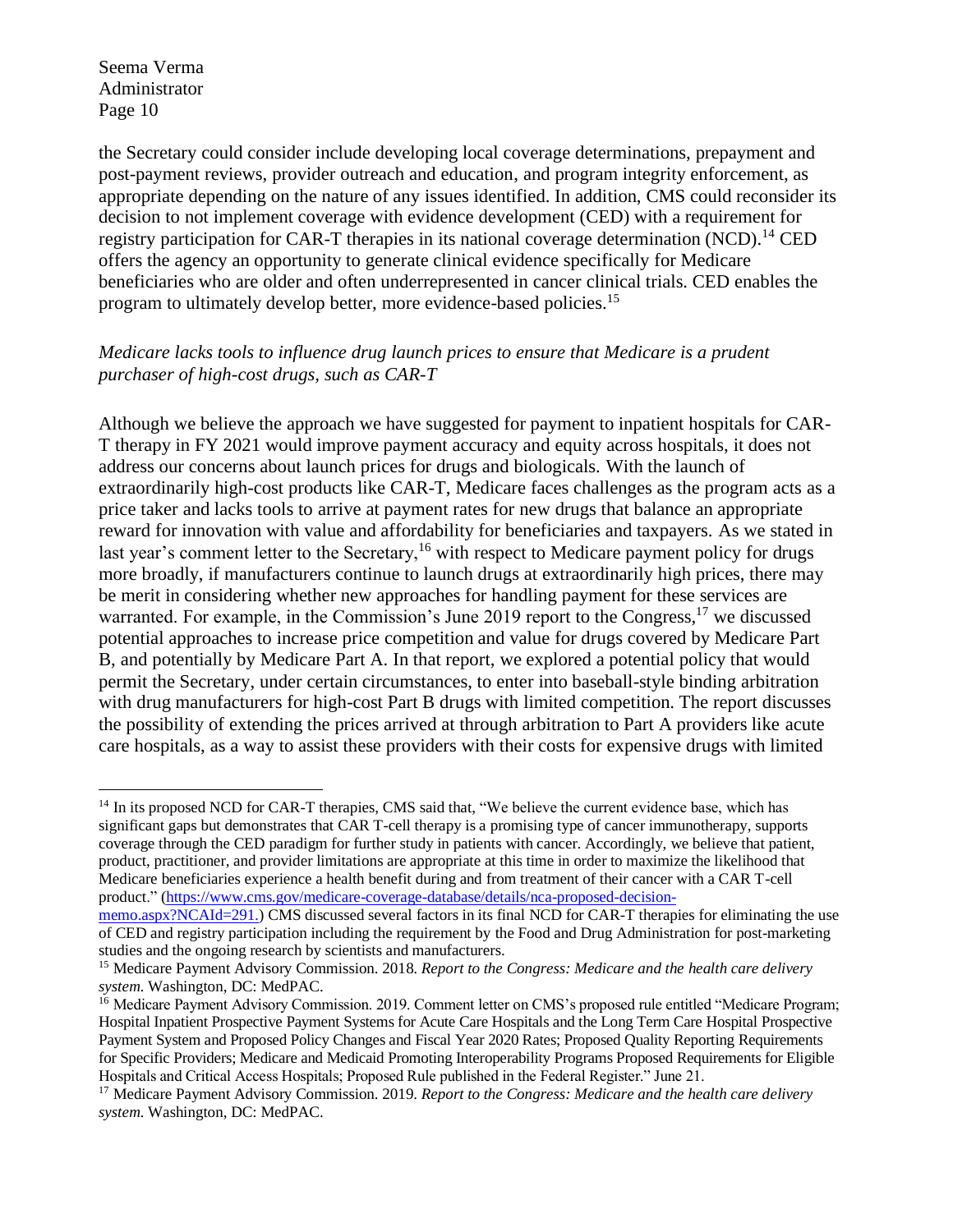competition. Although the Commission has not made a recommendation on this policy option, we continue to explore approaches to incorporate value into Medicare's payment for drugs. As policymakers consider alternative approaches to address payment for high-cost drugs, it is important to recognize that the establishment of special payment methods for high-cost products could create incentives for manufacturers to set high prices as a way to circumvent the normal payment systems. Care will need to be taken in devising any special approaches to ensure that they are structured in ways that ensure Medicare is a prudent purchaser.

## **Adding an alternative pathway for antimicrobials to meet the new technology add-on payment's 'substantial clinical improvement' requirement**

Medicare provides an add-on payment (NTAP) to hospitals for the use of new medical services or technologies, including certain drugs and devices that are not substantially similar to an existing technology. In CMS's final rule for FY 2002, the Secretary concluded that a new service or technology would be an appropriate candidate for an additional payment when it represents an advance in medical technology that substantially improves, relative to technologies previously available, the diagnosis or treatment of Medicare beneficiaries "*such that there is a clear advantage to creating a payment incentive for physicians and hospitals to utilize the new technology*." However, in the FY 2002 rule, the Secretary raised concerns regarding new technologies that turn out to be less effective than initially thought, or in some cases even potentially harmful. The Secretary stated that *"…it is in the best interest of Medicare beneficiaries to proceed very carefully with respect to the incentives created to quickly adopt new technology*."<sup>18</sup> The result has been that physicians and hospitals can choose to use new technologies, but under current rules, Medicare pays more for those new technologies only if there is evidence that the new technology results in improved care for the beneficiary.

In response to the Administration's concerns related to antimicrobial resistance and its impact on Medicare beneficiaries, in the FY 2020 rule CMS created an alternative pathway for NTAP applications received for FY 2021 and subsequent fiscal years. Under this new pathway, if a drug is designated by the FDA as a Qualified Infectious Disease Product (QIDP) and receives FDA marketing authorization, it will be considered new and not substantially similar to an existing technology for purposes of NTAP and will not need to meet the requirement that it represent an advance that substantially improves, relative to technologies previously available, the diagnosis or treatment of Medicare beneficiaries. Under this pathway, a drug that has received FDA marketing authorization and is designated by the FDA as a QIDP will only need to meet the cost criterion under § 412.87(b)(3), as reflected in § 412.87(d)(3) (84 FR 42292 through 42297) in order to be eligible for a NTAP. In addition, applications that qualify for a NTAP through the QIPD pathway will receive a higher add-on payment: the lesser of 75 percent of the costs of the new technology or of the amount by which the costs of the case exceed the standard DRG payment (while other new technologies will only receive 65 percent). In the first year of the alternative pathway for NTAP payment (FY 2021), CMS is proposing to approve 6 products designated by the FDA as

<sup>18</sup> Centers for Medicare & Medicaid Services, Department of Health and Human Services. 2001. Medicare program; payment for new medical services and new technologies under the acute care hospital inpatient prospective payment system; final rule. *Federal Register* 66, no. 174 (September 7): 46901–46925.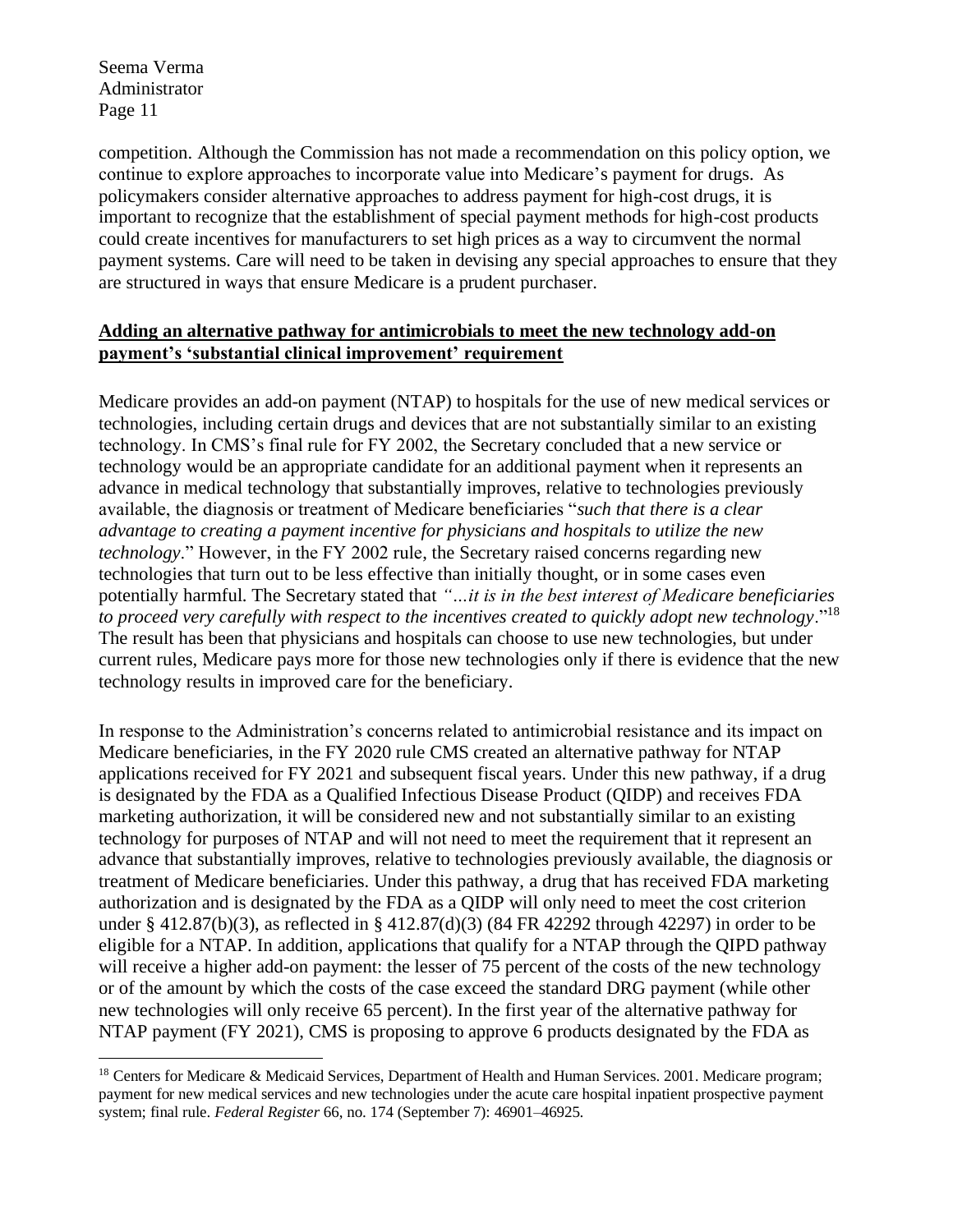QIDPs, in addition to 3 applicants under the Breakthrough Device Program and 15 applicants under the traditional NTAP criteria.

For FY 2022, CMS is proposing to expand the NTAP alternative pathway for antimicrobials to also include drugs approved under the FDA's Limited Population Pathway for Antibacterial and Antifungal Drugs (LPAD). Under this proposal, drugs designated as LPADs will be considered new and not substantially similar to an existing technology for purposes of new technology add-on payments and will not need to meet the requirement that they represent an advance that substantially improves, relative to technologies previously available, the diagnosis or treatment of Medicare beneficiaries.

Created through Section 3042 of the 21<sup>st</sup> Century Cures Act, the LPAD pathway is intended for a "*limited population of patients with unmet needs*." This pathway provides the FDA with more flexibility in assessing the risks and benefits of a drug given the "*severity, rarity, or prevalence of the infection the drug is intended to treat and the lack of alternatives available for the patient population*." Drugs considered under the LPAD pathway may receive FDA approval without evidence of a favorable benefit-risk profile for a broader population. Currently, there are two drugs approved for use under this pathway, neither of which had applied for FY 2021 NTAP:

- Pretomanid tablets in combination with bedaquiline and linezolid for the treatment of a specific type of highly treatment-resistant tuberculosis (TB) of the lungs; and
- Arikayce (amikacin liposome inhalation suspension), for the treatment of lung disease caused by a group of bacteria, Mycobacterium avium complex (MAC), in a limited population of patients with the disease who do not respond to conventional treatment (refractory disease).

As part of the expansion of the alternative pathway, similar to the QIDPs, CMS is proposing to apply an NTAP payment percentage of 75 percent for LPADs, compared with 65 percent for other drugs and devices receiving NTAP.

In FY 2021, CMS received 24 new NTAP applications, up from 17 for FY 2020 and 5 for FY 2010.

# *Comment*

The Commission recognizes the need to promote beneficiary access to new technologies that improve outcomes while preserving the incentives within the IPPS for efficiency. The Commission also appreciates CMS's desire to address concerns related to antimicrobial resistance in the Medicare population. However, the Commission does not support the use of the FDA's LPAD for qualification for NTAP unless the drug in question also meets the current substantial clinical improvement criterion—that is, unless there is some evidence that the new drug results in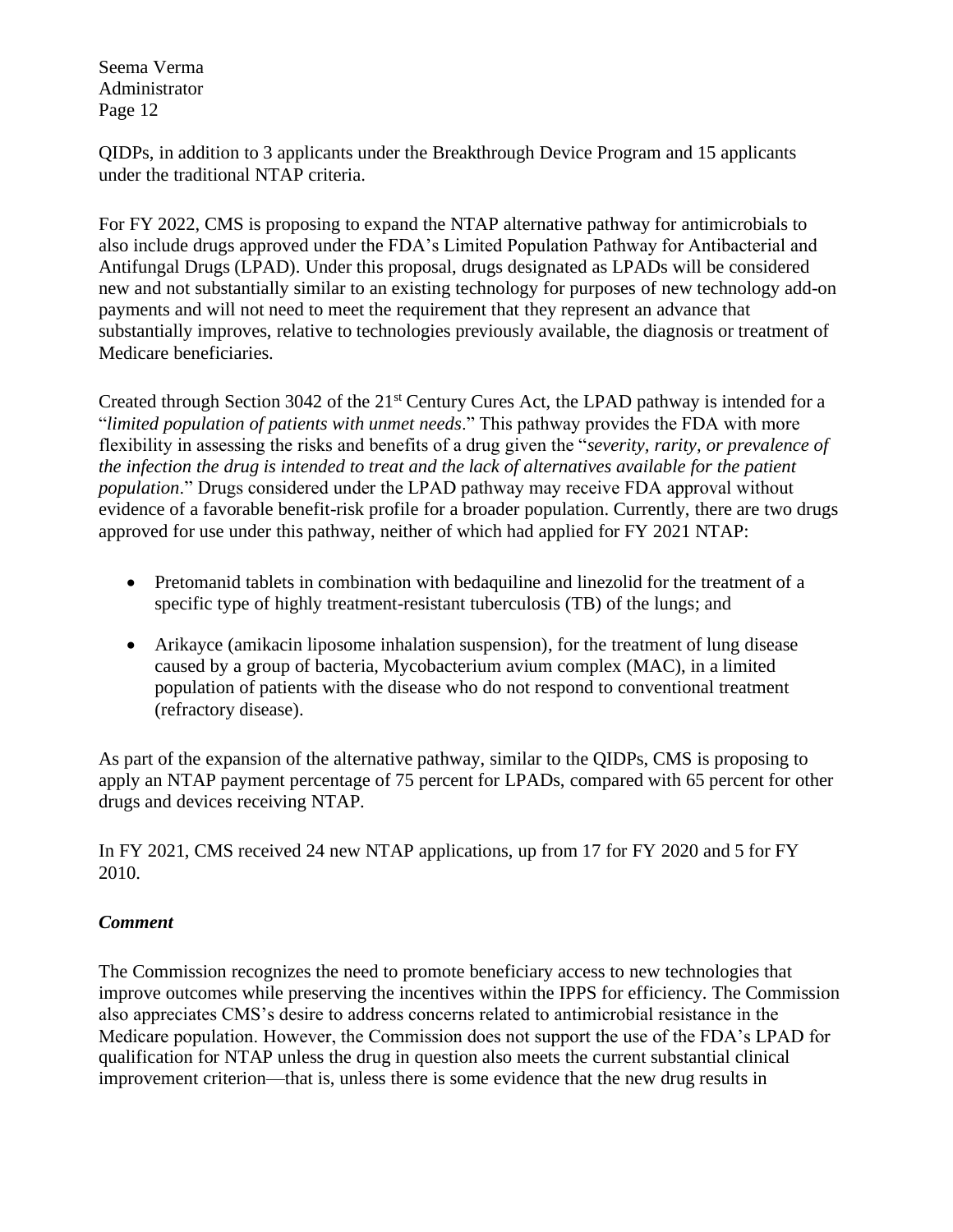improved care for beneficiaries. As we have discussed in prior comment letters, the evaluation of the evidence of these outcomes should rest with  $CMS.19,20$ 

The Commission recognizes the importance of the unique roles across federal agencies with different standards for approval. The FDA's role in the drug and device development process as a regulator is distinct and separate from the role of CMS as a payer. The FDA regulates whether a product is "safe and effective" for its intended use by consumers. The FDA approval process may or may not include the new device or pharmaceutical's safety or effectiveness with regard to the Medicare population. As specified in regulation, CMS's evidence base for an NTAP decision should rely on the drug or device's ability to specifically address the needs (diagnosis and treatment) of Medicare beneficiaries. CMS should not pay more for a new technology without evidence that it improves outcomes for Medicare beneficiaries. The Commission maintains that the Medicare program, not the FDA, should adjudicate spending determinations based on the specific needs of the Medicare population.

As with all products that receive an increase in payment through an NTAP, the Commission is concerned that, if this proposal is adopted, the additional payment would also provide an incentive for increased use (including off-label use) of drugs approved under the LPAD pathway. The drugs approved under the LPAD pathway are for a limited population, based on a more flexible riskbenefit assessment, and prescribing these products outside of the targeted approved indication could endanger patients unnecessarily. <sup>21</sup> Further, the practice of prescribing antimicrobials in populations that are not indicated could also lead to more resistance to antibiotics, contrary to CMS's stated policy goals. If CMS finalizes its proposal to expand the alternative NTAP pathway to include products approved under the LPAD pathway, CMS could attempt to mitigate incentives for off-label use by limiting NTAP to cases that meet the FDA's approved and targeted indications.

In addition, the Commission has long held that Medicare should pay similar rates for similar care. To protect the well-being of beneficiaries and ensure good value for the Medicare program and taxpayers, Medicare should not pay more for technological advances that have not yet been proven

<sup>&</sup>lt;sup>19</sup> Medicare Payment Advisory Commission. 2019. Comment letter on CMS's proposed notice entitled "Medicare Program; Hospital Inpatient Prospective Payment Systems for Acute Care Hospitals and the Long Term Hospital Prospective Payment System, and Proposed Policy Changes and Fiscal Year 2020 Rates; Proposed Quality Reporting Requirements for Specific Providers; Medicare and Medicaid promoting Interoperability Programs Proposed Requirements for Eligible Hospitals and Critical Access Hospitals; Proposed Rule." June 21.

<sup>&</sup>lt;sup>20</sup> Medicare Payment Advisory Commission. 2019. Comment letter on CMS's proposed rule entitled "Medicare" Program; End-Stage Renal Disease Prospective Payment System, Payment for Renal Dialysis Services Furnished to Individuals with Acute Kidney Injury, End-Stage Renal Disease Quality Incentive Program, Durable Medical Equipment, Prosthetics, Orthotics and Supplies (DMEPOS) Fee Schedule Amounts, and DMEPOS Competitive Bidding (CBP) Proposed Amendments, Standard Elements for a DMEPOS Order, and Master List of DMEPOS Items Potentially Subject to a Face-to-Face Encounter and Written Order Prior to Delivery and/or Prior Authorization Requirements." September 20.

 $21$  Gingery, D. 2018. Pink Sheet- LPAD approval pathway is not saving antimicrobial development. November 28. [https://www.focr.org/news/pink-sheet-lpad-approval-pathway-not-saving-antimicrobial-development.](https://www.focr.org/news/pink-sheet-lpad-approval-pathway-not-saving-antimicrobial-development)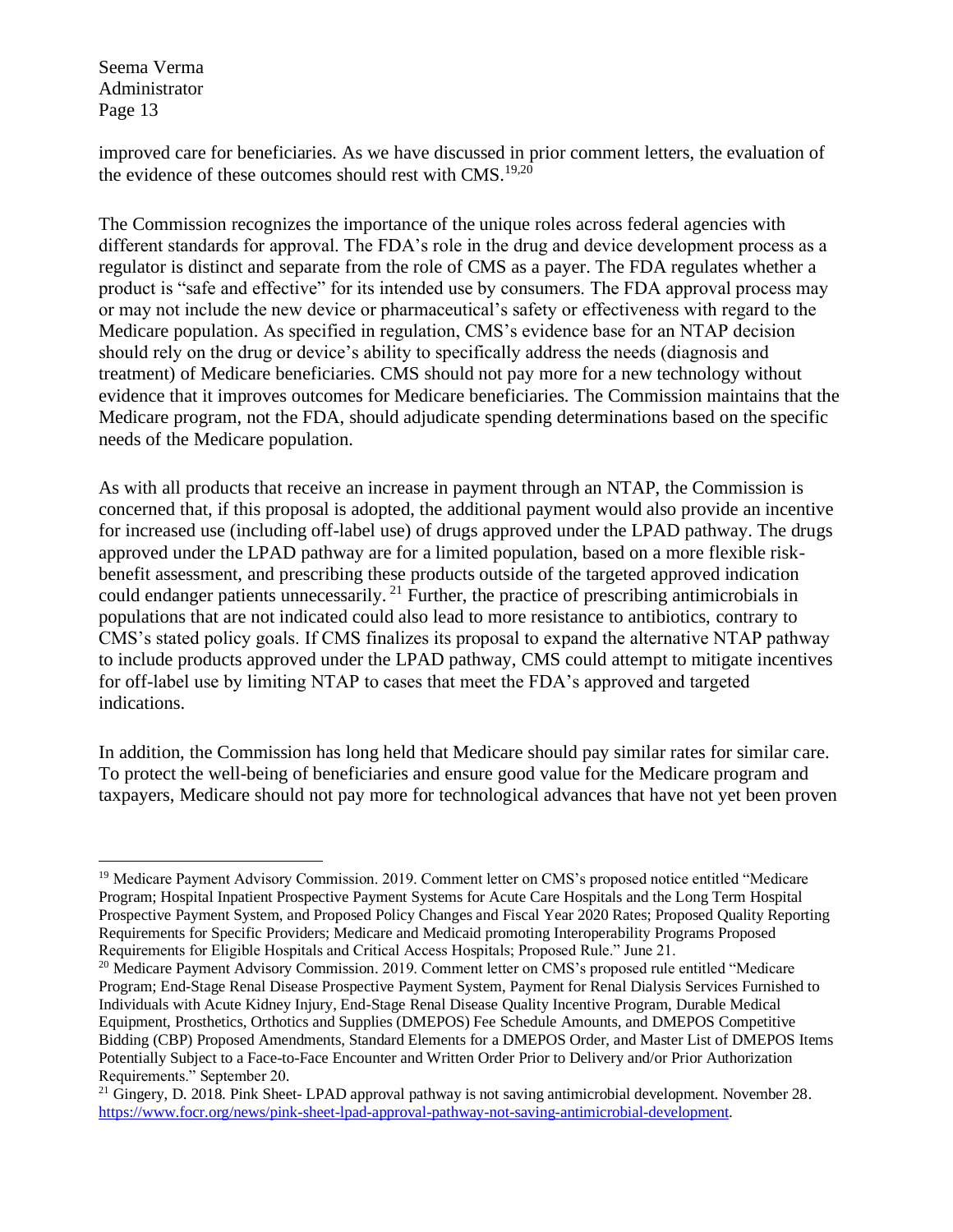to provide better outcomes for beneficiaries. Therefore, new products should not qualify for NTAP if there is no evidence that the drug or device is an improvement relative to existing care.

As we stated last year, as the NTAP percentage increases (from 50 percent in 2019 to 65 percent (for non-QIDPs) and 75 percent (for QIDPs) in 2020), Medicare's payments move further toward cost-based reimbursement, which is counter to the principles of the IPPS. As CMS weighs whether to expand the alternative pathway for LPADs to qualify for NTAP payment to 75 percent, the agency should consider whether quantitative evidence indicates that current payment of 65 percent is insufficient especially given that NTAP represents additional Medicare spending that is not offset by other changes in the IPPS.

# **Adopting the Office of Management and Budget's changes to geographic area delineations to establish hospital wage indexes for the IPPS and LTCH PPS and continuing policies that began in FY 2020 to address wage index disparities**

The payment rates for both short-term and long-term acute care hospitals are adjusted to reflect the relative differences in area wage levels using geographic areas (called core-based statistical areas, or CBSAs) delineated by the Office of Management and Budget (OMB). Periodically, OMB revises the delineations and CMS adopts them in establishing the wage index values. In 2018, OMB published an updated set of delineations that included the creation of new CBSAs, the splitting of some existing CBSAs, and changes in the designation of some areas from rural to urban and from urban to rural. $^{22}$ 

For FY 2021, CMS proposes to adopt the 2018 OMB delineations of geographic areas and to continue policies begun in FY 2020 to address index disparities.<sup>23</sup> Consistent with the wage index transition policy implemented in the FY 2020 rule, CMS proposes a 5 percent limit on wage index reductions (regardless of the circumstance causing the reduction), thus mitigating the impact on hospitals whose wage index values will decrease. The adoption of the new wage index values would be done in a budget-neutral manner.

Under the IPPS, hospitals may also receive numerous adjustments to their wage index. For example, in FY 2021, 435 hospitals applied for and were granted geographic reclassifications from

 $^{22}$  On April 10, 2018, OMB issued OMB Bulletin No. 18-03, which superseded the August 15, 2017, OMB Bulletin No. 17-01. On September 14, 2018, OMB issued OMB Bulletin No. 18–04, which superseded the April 10, 2018, OMB Bulletin No. 18-03. CMS was unable to complete an exhaustive review of the changes in these 2018 OMB bulletins prior to the issuance of the FY 2019 IPPS/LTCH rule. OMB issued another interim bulletin on March 6, 2020, which CMS stated was not issued in time for inclusion in the development of the FY 2021 proposed rule.

 $23$  For more information on the technical changes to the hospital wage index that CMS implemented in FY 2020 and proposes to continue, see MedPAC's comment letter at [http://medpac.gov/docs/default-source/comment](http://medpac.gov/docs/default-source/comment-letters/06212019_medpac_2020_ipps_ltch_comment_v3_sec.pdf?sfvrsn=0)[letters/06212019\\_medpac\\_2020\\_ipps\\_ltch\\_comment\\_v3\\_sec.pdf?sfvrsn=0.](http://medpac.gov/docs/default-source/comment-letters/06212019_medpac_2020_ipps_ltch_comment_v3_sec.pdf?sfvrsn=0)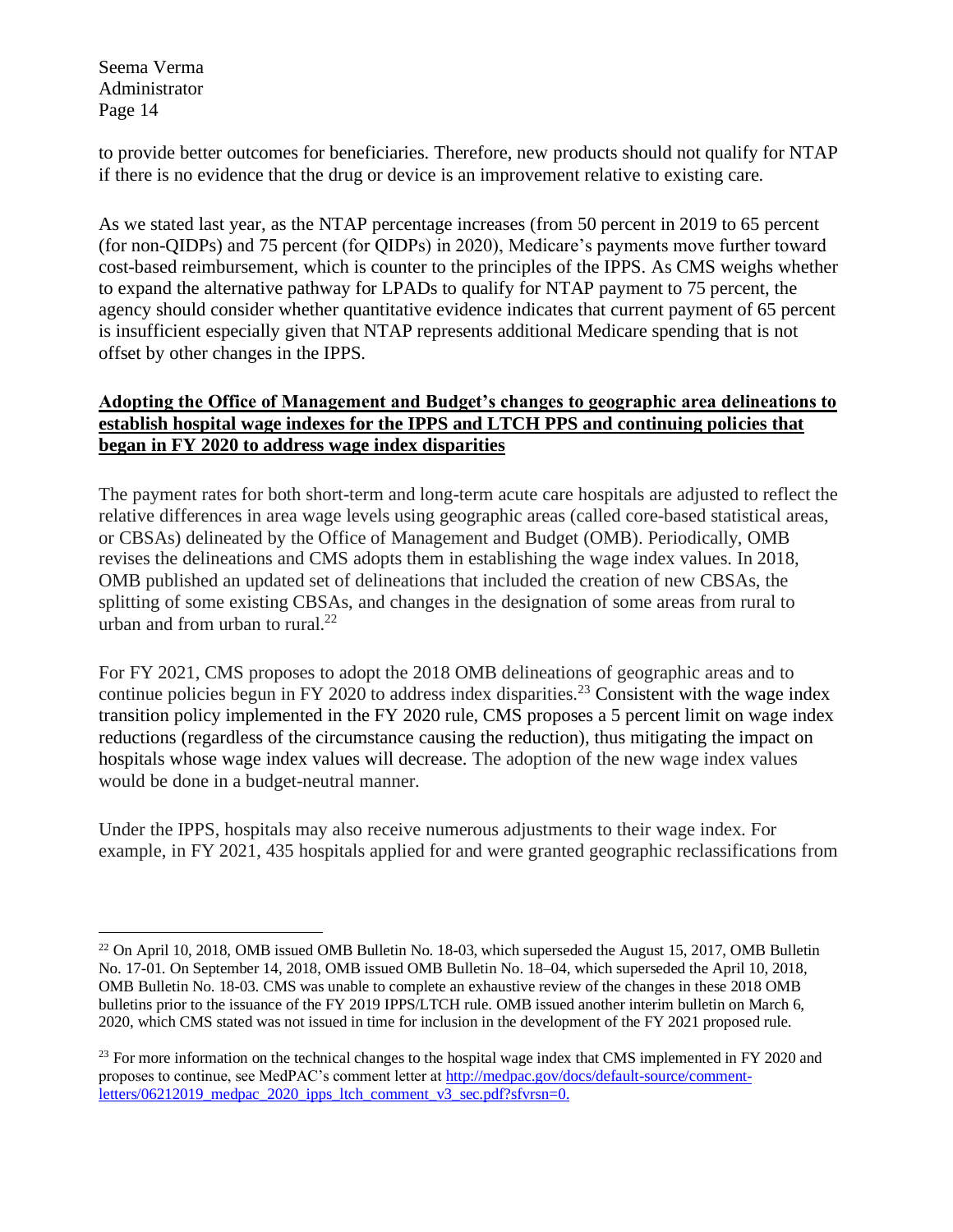the Medicare Geographic Classification Review Board, an increase from 279 reclassifications in FY 2020.

## *Comment*

The Commission supports the adoption of the new delineations of the geographic areas, the continuation of policies to reduce wage index disparities and data circularity, and the use of transition policies to mitigate the impact of changes to the wage index values. Regarding the limit on decreases to the wage index values, the Commission supports eliminating wage index changes of more than 5 percent in one year. However, the Commission believes the limit should apply to both increases and decreases in the wage index, not just decreases. As a result, no provider would have its wage index value increase or decrease by more than 5 percent for FY 2021. Consistent with CMS's proposed approach and statute, the implementation of the revised relative wage index values (where changes are limited to plus or minus 5 percent) should be done in a budget-neutral manner.

The Commission also reiterates its June 2007 recommendations on wage index reform.<sup>24</sup> We recommended that the Congress repeal the existing hospital wage index and instead implement a market-level wage index for use across the inpatient prospective payment system and other prospective payment systems, including certain post-acute care providers. Specifically, our recommended wage index system would:

- use wage data from all employers and industry-specific occupational weights,
- adjust for geographic differences in the ratio of benefits to wages,
- adjust at the county level and smooth large differences between counties, and
- include a transition period to mitigate large changes in wage index values.

The wage index system we proposed would more fully reflect input prices, automatically adjust for occupational mix, reduce circularity, and reduce large differences between adjoining areas compared with the current system. Two significant research evaluations commissioned by the Secretary concluded that MedPAC's proposed wage index system would be an improvement over Medicare's current hospital wage index system.<sup>25,26</sup> We understand that eliminating the current wage index system and the associated apparatus (such as the rural floors and reclassifications)

<sup>24</sup> Medicare Payment Advisory Commission. 2007. *Report to the Congress: Promoting greater efficiency in Medicare*. Washington, DC: MedPAC.

<sup>25</sup> Institute of Medicine. 2011. *Geographic adjustment in Medicare payment, Phase I: Improving accuracy. Second edition.* Washington, DC: The National Academies Press.

<sup>26</sup> MaCurdy, T, T. DeLeire, K. Lopez de Nava. et al. 2009. *Revision of Medicare Wage Index. Final Report, Part I*. MaCurdy, T, T. DeLeire, K. Lopez de Nava. et al. 2010. *Revision of Medicare Wage Index. Final Report, Part II*. [https://www.cms.gov/Medicare/Medicare-Fee-for-Service-Payment/AcuteInpatientPPS/Wage-Index-Files-](https://www.cms.gov/Medicare/Medicare-Fee-for-Service-Payment/AcuteInpatientPPS/Wage-Index-Files-Items/CMS1237065.html)[Items/CMS1237065.html.](https://www.cms.gov/Medicare/Medicare-Fee-for-Service-Payment/AcuteInpatientPPS/Wage-Index-Files-Items/CMS1237065.html)